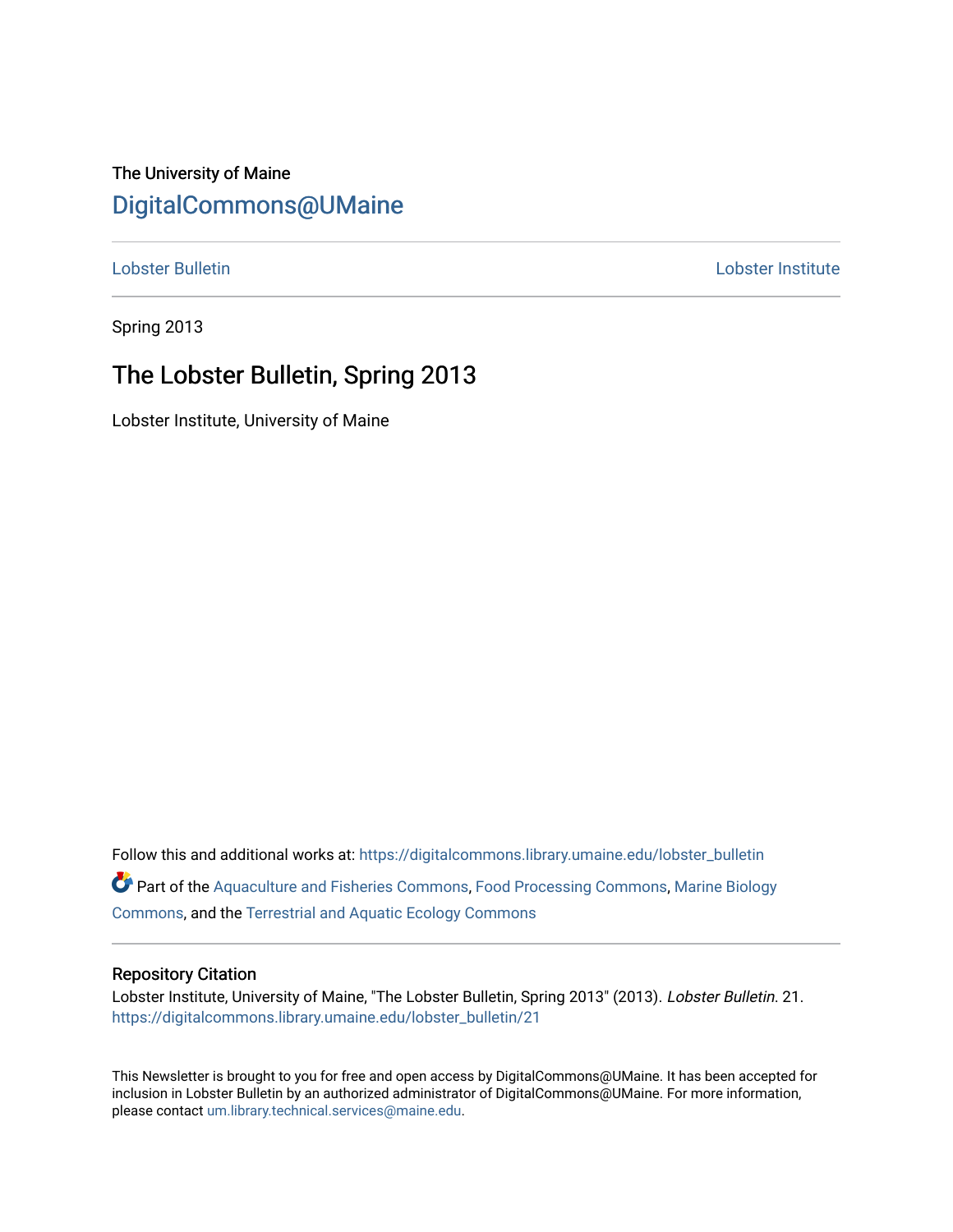

*"News, research updates, and information on lobsters and the lobster industry."*

#### **Published by the Lobster Institute**

**"Protecting and conserving the lobster resource, and enhancing lobstering as an industry…and a way of life."**

## **"Sharing a Common Resource" Theme of Lobster Institute's 2013 Canadian/U.S Lobstermen's Town Meeting**

The Lobster Institute's 2013 Canadian/U.S. Lobstermen's Town Meeting stirred a lot of conversation on far-ranging topics such as sustainability certification, handling lobsters to preserve quality, effects of high-speed trap hauling, and many others.

 The one and a half day event; which brings lobstermen and others connected to the fishery together to share ideas, questions, and concerns; was held in Saint John New Brunswick on March 22 and 23. A major goal of the Town Meeting is to foster collaboration and communication between all geographic areas and all sectors of the fishery; and this was evident with fishermen, processors and managers traveled from Massachusetts, Nova Scotia and every place in between. With close to 80 people in attendance, the discussions were at times lively, at times humorous, yet always focused on the good of the fishery – reinforcing the fact that all share and rely on a common resource that must be protected.

 Following the abundance and early landings of newshell or soft-shell lobsters in 2012, lobster quality was discussed at length. Key components of that discussion where questions such as: "How do we incentivize quality?" "Will I get a better price if I take steps to improve quality?" "Will grading of lobsters become an industry standard; and if so, how could that be implemented?" Several fishermen noted that proper handling of lobsters must extend from the boat to the handlers on the wharf, to the processors, and to everyone along the chain from boat to plate.

 Many noted they take pride in delivering a quality product regardless of the price they receive, and all should be encouraged to do the same. The conversation also took a public relations tack when it was suggested that lobstermen might work to eliminate what could be

**—cont. on page 4**

## **Nova Scotia Sets Up Panel to Develop Rules for Fish Farms by End of 2014**

Reprinted by permission from: Keith Doucette, The Canadian Press and CTV Atlantic News http://atlantic.ctvnews.ca.

 A panel has been created in Nova Scotia to recommend new regulations to govern the aquaculture industry by the end of next year, the provincial government announced Wednesday [May 1, 2013].

 Aquaculture Minister Sterling Belliveau said the panel and a seven-member committee have been struck to come up with ideas on updating 15-year-old regulations for the sector. Belliveau said the move is intended to encourage the growth of the aquaculture industry while protecting coastal communities. "Our intent is to make sure that it is done in a sustainable manner, protecting the environment and yet creating good jobs in Nova Scotia," Belliveau said.

 The panel will be led by two environmental law experts from Dalhousie University, Meinhard Doelle and William Lahey. They will be advised by a committee that includes representation from industry and environmental groups, the Mi'kmaq and the Union of Nova Scotia Municipalities.

#### **—cont. on page 2**

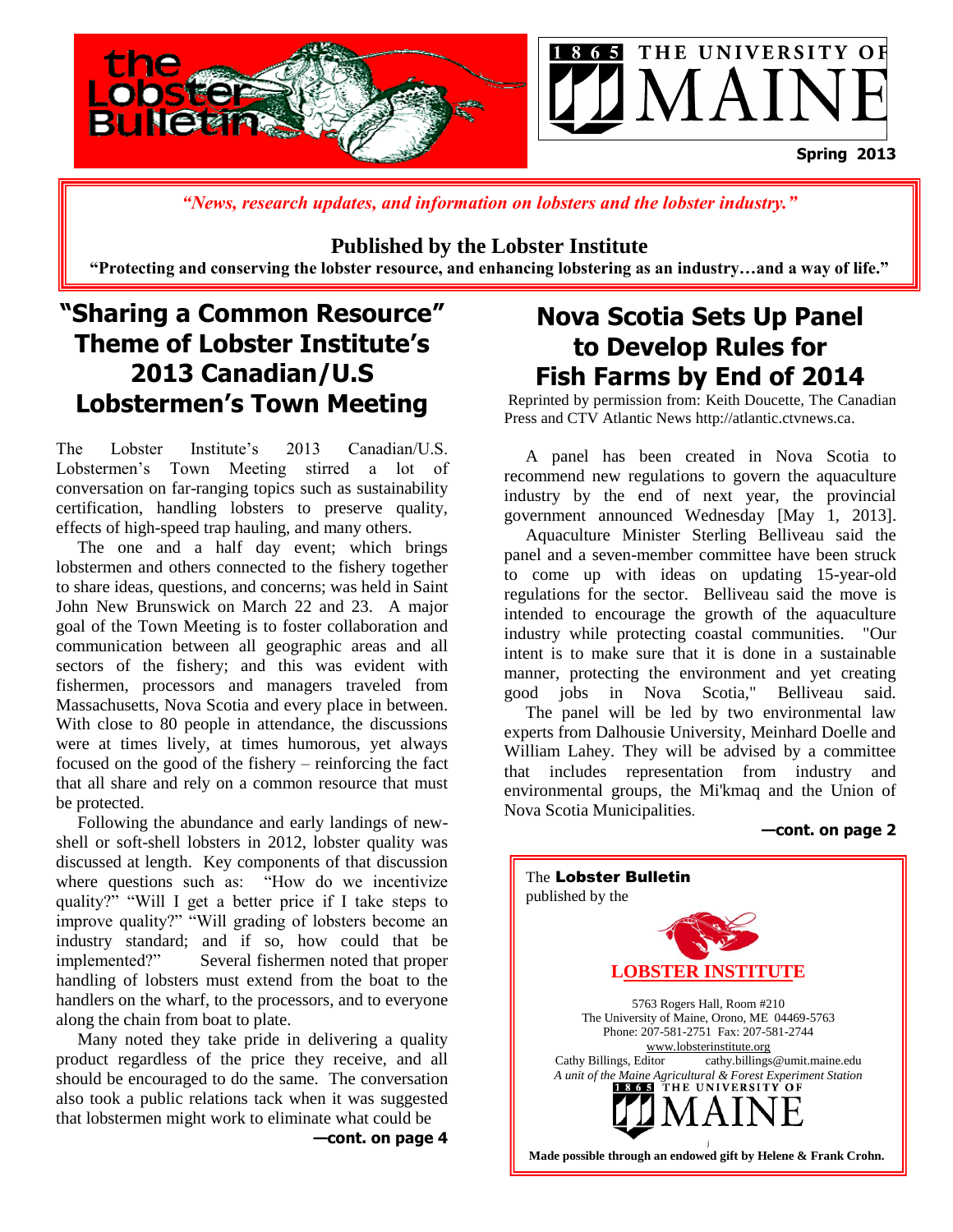## **Downeast Maine Fisheries Inspire Online Literary Journal**

 *The Catch: Writings from Downeast Maine* is a new, place-based online literary journal featuring works of poetry, fiction, essay and other prose inspired by the fisheries and coastal heritage of Downeast Maine. According to journal editor Catherine Schmitt of Maine Sea Grant, *The Catch* is related to the Downeast Fisheries Trail, a maritime heritage education effort that highlights 45 sites of current and historic fishing heritage in Maine's two eastern coastal counties.

 "The Downeast Fisheries Trail is sharing knowledge of fisheries past and present with visitors and residents. But information alone is not enough. We need art, too," says Schmitt. "As keepers of culture, artists help us remember the past, not for pure nostalgia, but so we might imagine new futures. With this journal, we hope to inspire writers near and far to visit Downeast Maine, perhaps using the Downeast Fisheries Trail as their guide, and to send us their own perspectives on the meaning of this place. "



 The Downeast Fisheries Trail recently celebrated the first anniversary of its revival at a special celebration in Columbia Falls for Trail site managers. The celebration featured a poetry reading from *The Catch* contributor, Nancy Tancredi of Great Wass.

*Nancy Tancredi shares her poetry at Downeast Fisheries Trail Celebration*

 *The Catch* reviews submissions from September 1 through April 1 with publication in May.

 *The Catch* is supported by the Maine Sea Grant College Program, Raymond H. Fogler Library, and DigitalCommons at the University of Maine.

 The first issue of *The Catch* can be found at www.digitalcommons. library.umaine.edu/the\_catch. The Downeast Fisheries Trail map and other details can be found at www.downeastfisheriestrail.org.  $\bullet \bullet$ 

### Lobster Institute Web Site Takes on a New Look

 You can still access the Lobster Institute's Web site at www.lobsterinstitute.org – yet you'll see a brand new format. The look is fresh, while the content is still as informative and comprehensive as ever. The site is now being hosted by the University of Maine and can also be accessed at www.umaine.edu/lobsterinstitute.

## **Nova Scotia to Develop Rules for Fish Farms**

#### **—Cont. from Page 1**

 Belliveau said the government will not approve any new applications for marine-based aquaculture sites until the new regulations are in place, with the exception of one application that has already been filed. There has been opposition to open pen fish farming around Nova Scotia and several groups have asked for a moratorium until a full environmental assessment can be done.



*Lobster Institute stock photo of Canadian salmon pen.*

 Karen Traversy with the Coastal Coalition of Nova Scotia said the network of about 40 organizations is concerned about the government's intent to expand aquaculture in bays around the province. But Traversy said her group welcomes the opportunity to be part of the advisory committee because of the reputations of those on the panel. "Basically, the public and communities have lost confidence in the credibility of the regulatory regime we have now," she said. "We feel community views have to be known." "

 Bruce Hancock, executive director of the Aquaculture Association of Nova Scotia, said the industry also welcomes the chance to provide its input. "Having some sort of predictability and certainty is a good thing for business and if we can gain more public acceptance, then that's a good thing too."

 Belliveau said it will cost between \$200,000 and \$300,000 to set up the panel and committee. Public consultations are expected to begin this summer.



As a Non-profit, the Lobster Institute relies on industry and private support to continue its work for and with the lobster fishery. Please consider donating as a Friend of the Lobster Institute today. Call 207-581-2751 or visit www.lobsterinstitute.org

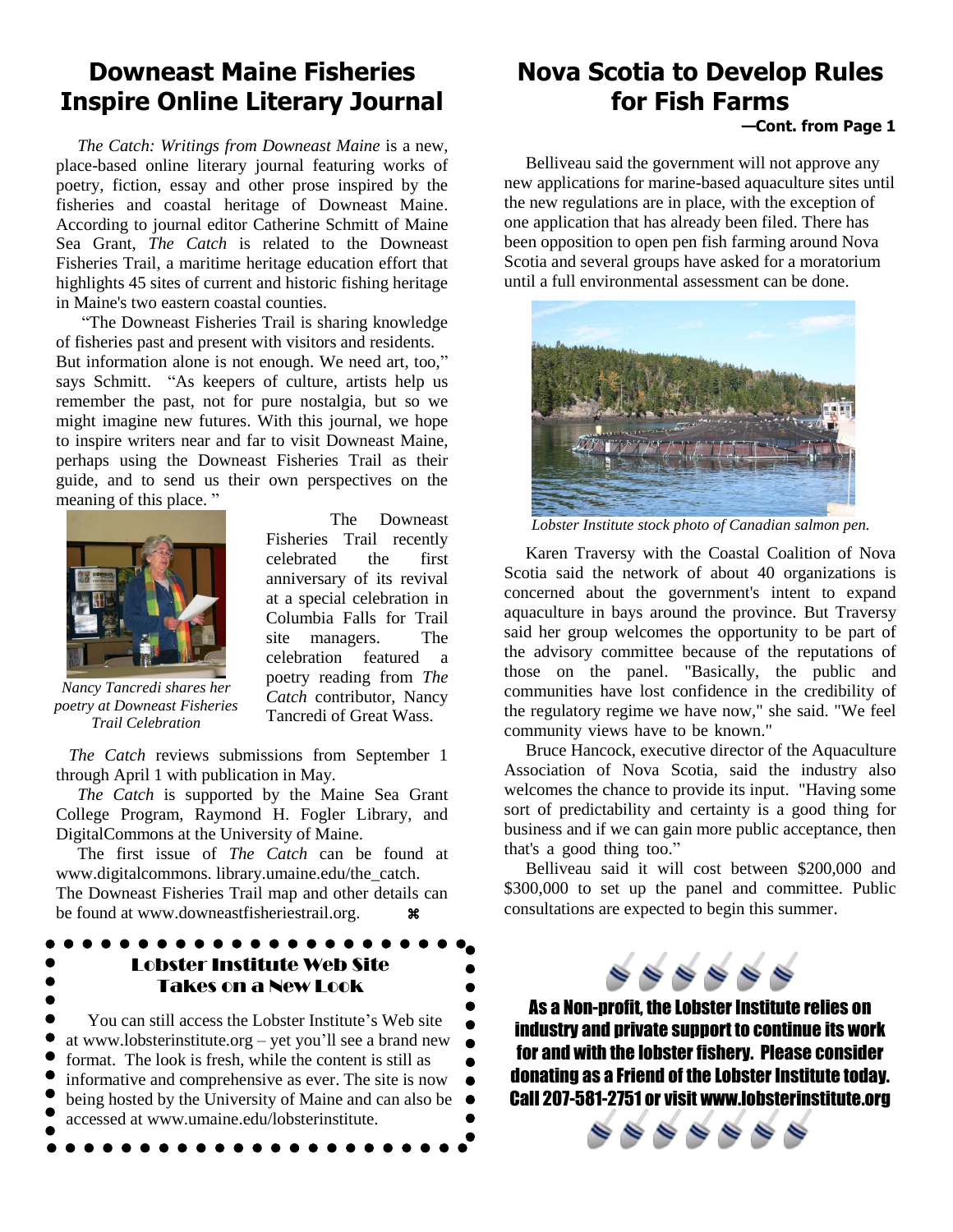**Contact us at 207-581-2751 if you would like to sponsor our "Research Report" and see your logo here!**



# **Research Report**

*Readers may contact the Lobster Institute for more detailed information on any of these projects.*

**Wind Farm Sites Tested as Possible Habitat for European Lobsters** – According to an article in Reuters on May 2, 2013, German biologists at the Alfred-Wegener Institute for Polar and Marine Research are planning to release 3,000 laboratory reared lobsters (*Homarus gammarus*) into the Borkum Riffgat offshore wind farm near Heligoland, off the German-Dutch coast. There was a thriving fishing community on this small island prior to bombardment by Allied forces in World War II. The island has seen a 90 percent decrease in lobster landings over the past 70 years. Some scientists say the explosives are one reason for the depletion of lobster stocks in the area, including one of the largest non-nuclear explosions on record when in 1947 Britain set of 7,000 tons of explosives to blow up U-boat pens near Heligoland. It is hypothesized that toxins frm the bombs may have impacted the lobsters sense of smell, which plays a critical role in mating – thus hindering reproduction.

With the introduction of wind farms to the area, a stony foundation will be created, which project leader Heinz-Deiter Franke says will "offer a favorable environment" reports article author Madeline Chambers. Further, Chambers notes that, "The 700,000 euro (\$923,500) scheme is funded by compensation paid to the state of Lower Saxony by utility EWE for any potential ecological damage caused by the construction of its wind park. The money will fund breeding, reintroduction and monitoring of the lobsters for roughly two years." Given Germany's strong initiative to create renewable sources of energy, according to Franke's estimates, reports Chambers, "wind farms could help increase the lobster population to as many as 300,000 lobsters in the area around Heligoland in the long run, from 50,000 to 100,000 now.

*Citation: Chamber, Madeline. 2013.Wind farms to lure back German lobsters decimated by WW2. Reuters. www.reuters.com/article/2013/05/02*

**Access a literature search and summary report compiled by the Lobster Institute on Impacts to Crustaceans from Construction of Wind Farms on their Web site at http://umaine.edu/ lobsterinstitute/ publications/institute-reports-manuals/**

**Refresher on Primitive Lobster Nervous System** – As summer approaches, the Lobster Institute is frequently asked about the ability of lobsters to feel pain. It is the Lobster Institute's position that, while it is impossible to prove beyond any doubt, a preponderance of research indicates that lobsters do not have the capability of processing the sensation of pain. The nervous system of a lobster is extremely primitive – akin to that of insects. This position was recently confirmed by researchers at the University of Oslo, and is further substantiated by marine biologists from the University of Aberdeen who noted that lobsters and other invertebrates have only approximately 100,000 neurons while humans have over 100 billion.



*Grasshopper as compared to a lobster.*

 Concerning the display of live lobsters on ice, this is a suitable technique for a short period of time (1-2 days) as long as the water from the melting ice is allowed to drain. Lobsters will not survive if held in fresh water. The best method for long-term holding of lobsters is a well-filtered and well-cooled saltwater tank system.

**← Correction:** In our Winter 2013 edition of the *Lobster Bulletin* we reported on the Size at Maturity Study reviewed by Dr. Angelica Silva of Fisheries and Oceans in Canada at the FSRS Science Workshop held in February 2013. We incorrectly indicate that 98% of sublegal lobsters were immature for LFA 31A,. Dr. Silva informed us that it actually is the opposite- in recent years up to 98% of sublegal lobsters have been deemed mature. We apologize for any inconvenience.  $\mathcal{R}$